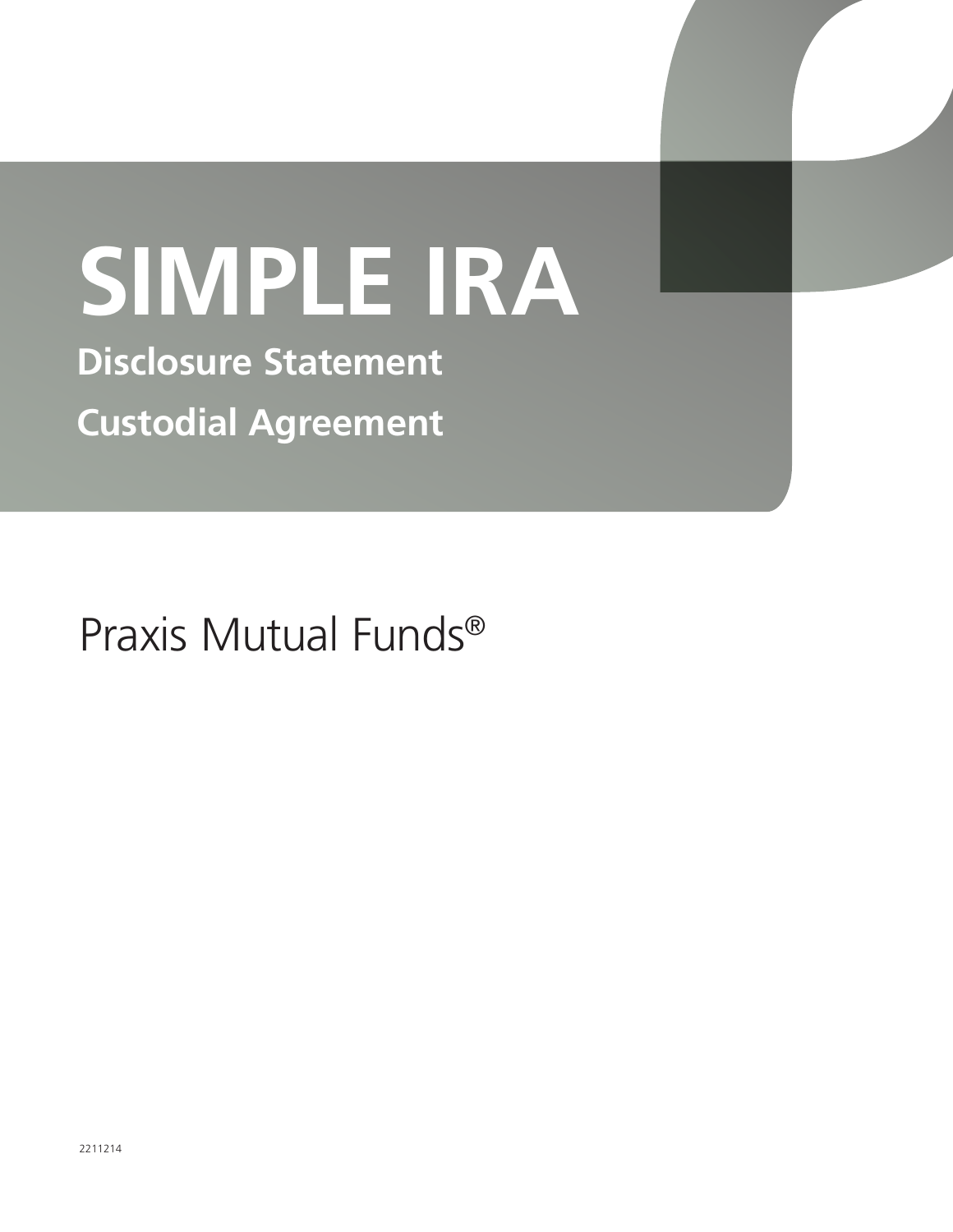# **SIMPLE INDIVIDUAL RETIREMENT CUSTODIAL ACCOUNT AGREEMENT**

Form 5305-SA under section 408(p) of the Internal Revenue Code. The Internal Revenue Code. For the Internal Revenue Code.

The participant named on the application is establishing a savings incentive match plan for employees of small employers individual retirement account (SIMPLE IRA) under sections 408(a) and 408(p) to provide for his or her retirement and for the support of his or her beneficiaries after death.

The custodian named on the application has given the participant the disclosure statement required by Regulations section 1.408‑6.

The participant and the custodian make the following agreement:

# **ARTICLE I**

The custodian will accept cash contributions made on behalf of the participant by the participant's employer under the terms of a SIMPLE IRA plan described in section 408(p). In addition, the custodian will accept transfers or rollovers from other SIMPLE IRAs of the participant and, after the two‑year period of participation defined in section 72(t)(6), transfers or rollovers from any eligible retirement plan (as defined in section 402(c)(8)(B)) other than a Roth IRA or a designated Roth account. No other contributions will be accepted by the custodian.

# **ARTICLE II**

The participant's interest in the balance in the custodial account is nonforfeitable.

# **ARTICLE III**

- 1. No part of the custodial account funds may be invested in life insurance contracts, nor may the assets of the custodial account be commingled with other property except in a common trust fund or common investment fund (within the meaning of section 408(a)(5)).
- 2. No part of the custodial account funds may be invested in collectibles (within the meaning of section 408(m)) except as otherwise permitted by section 408(m)(3), which provides an exception for certain gold, silver, and platinum coins, coins issued under the laws of any state, and certain bullion.

# **ARTICLE IV**

- 1. Notwithstanding any provision of this agreement to the contrary, the distribution of the participant's interest in the custodial account shall be made in accordance with the following requirements and shall otherwise comply with section 408(a)(6) and the regulations thereunder, the provisions of which are herein incorporated by reference.
- 2. The participant's entire interest in the custodial account must be, or begin to be, distributed not later than the participant's required beginning date, April 1 following the calendar year in which the participant reaches age 70½. By that date, the participant may elect, in a manner acceptable to the custodian, to have the balance in the custodial account distributed in:
	- (a) A single sum or
	- (b) Payments over a period not longer than the life of the participant or the joint lives of the participant and his or her designated beneficiary.
- 3. If the participant dies before his or her entire interest is distributed to him or her, the remaining interest will be distributed as follows:
	- (a) If the participant dies on or after the required beginning date and:
		- (i) the designated beneficiary is the participant's surviving spouse, the remaining interest will be distributed over the surviving spouse's life expectancy as determined each year until such spouse's death, or over the period in paragraph (a)(iii) below if longer. Any interest remaining after the spouse's death will be

distributed over such spouse's remaining life expectancy as determined in the year of the spouse's death and reduced by one for each subsequent year, or, if distributions are being made over the period in paragraph (a)(iii) below, over such period.

- (ii) the designated beneficiary is not the participant's surviving spouse, the remaining interest will be distributed over the beneficiary's remaining life expectancy as determined in the year following the death of the participant and reduced by one for each subsequent year, or over the period in paragraph (a)(iii) below if longer.
- (iii) there is no designated beneficiary, the remaining interest will be distributed over the remaining life expectancy of the participant as determined in the year of the participant's death and reduced by one for each subsequent year.
- (b) If the participant dies before the required beginning date, the remaining interest will be distributed in accordance with paragraph (i) below or, if elected or there is no designated beneficiary, in accordance with paragraph (ii) below:
	- (i) the remaining interest will be distributed in accordance with paragraphs (a)(i) and (a)(ii) above (but not over the period in paragraph (a)(iii), even if longer), starting by the end of the calendar year following the year of the participant's death. If, however, the designated beneficiary is the participant's surviving spouse, then this distribution is not required to begin before the end of the calendar year in which the participant would have reached age 70½. But, in such case, if the participant's surviving spouse dies before distributions are required to begin, then the remaining interest will be distributed in accordance with paragraph (a)(ii) above (but not over the period in paragraph (a)(iii), even if longer), over such spouse's designated beneficiary's life expectancy, or in accordance with paragraph (ii) below if there is no such designated beneficiary.
	- (ii) the remaining interest will be distributed by the end of the calendar year containing the fifth anniversary of the participant's death.
- 4. If the participant dies before his or her entire interest has been distributed and if the designated beneficiary is not the participant's surviving spouse, no additional contributions may be accepted in the account.
- 5. The minimum amount that must be distributed each year, beginning with the year containing the participant's required beginning date, is known as the "required minimum distribution" and is determined as follows:
	- (a) the required minimum distribution under paragraph 2(b) for any year, beginning with the year the participant reaches age 70½, is the participant's account value at the close of business on December 31 of the preceding year divided by the distribution period in the uniform lifetime table in Regulations section 1.401(a) (9)‑9. However, if the participant's designated beneficiary is his or her surviving spouse, the required minimum distribution for a year shall not be more than the participant's account value at the close of business on December 31 of the preceding year divided by the number in the joint and last survivor table in Regulations section 1.401(a)(9)-9. The required minimum distribution for a year under this paragraph (a) is determined using the participant's (or, if applicable, the participant and spouse's) attained age (or ages) in the year.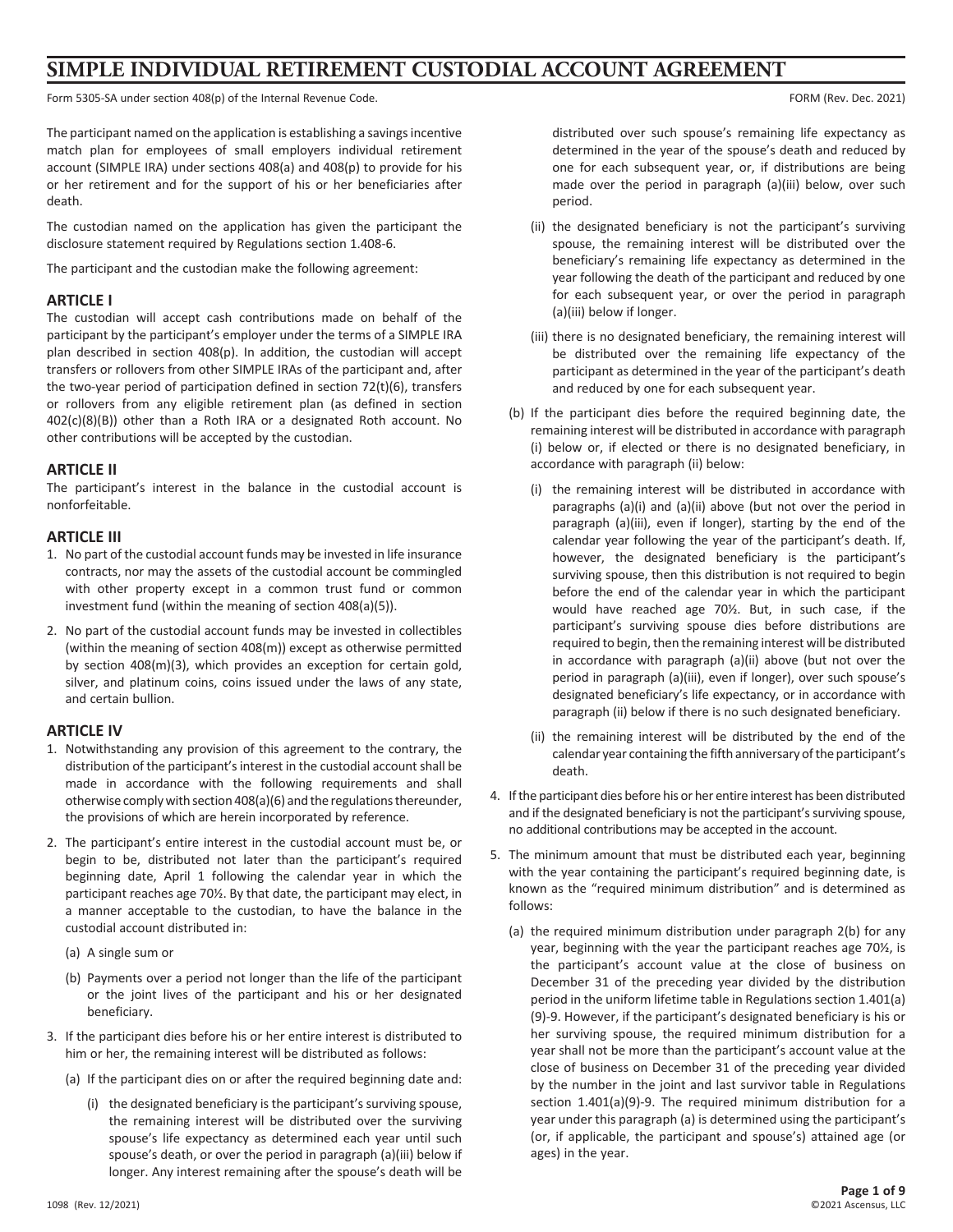- (b) the required minimum distribution under paragraphs 3(a) and 3(b)(i) for a year, beginning with the year following the year of the participant's death (or the year the participant would have reached age 70½, if applicable under paragraph 3(b)(i)) is the account value at the close of business on December 31 of the preceding year divided by the life expectancy (in the single life table in Regulations section  $1.401(a)(9)-9$  of the individual specified in such paragraphs 3(a) and 3(b)(i).
- (c) the required minimum distribution for the year the participant reaches age 70½ can be made as late as April 1 of the following year. The required minimum distribution for any other year must be made by the end of such year.
- 6. The owner of two or more IRAs (other than Roth IRAs) may satisfy the minimum distribution requirements described above by taking from one IRA the amount required to satisfy the requirement for another in accordance with the regulations under section 408(a)(6).

# **ARTICLE V**

- 1. The participant agrees to provide the custodian with all information necessary to prepare any reports required by sections 408(i) and 408(l)(2) and Regulations sections 1.408‑5 and 1.408‑6.
- 2. The custodian agrees to submit to the Internal Revenue Service (IRS) and participant the reports prescribed by the IRS.
- 3. The custodian also agrees to provide the participant's employer the summary description described in section 408(l)(2) unless this SIMPLE IRA is a transfer SIMPLE IRA.

# **ARTICLE VI**

Notwithstanding any other articles which may be added or incorporated, the provisions of Articles I through III and this sentence will be controlling. Any additional articles inconsistent with sections 408(a) and 408(p) and the related Regulations will be invalid.

# **ARTICLE VII**

This agreement will be amended as necessary to comply with the provisions of the Code and the related regulations. Other amendments may be made with the consent of the persons whose signatures appear on the application.

# **ARTICLE VIII**

- 8.01 **Definitions –** In this part of this agreement (Article VIII), the words "you" and "your" mean the participant. The words "we," "us," and "our" mean the custodian. The word "Code" means the Internal Revenue Code, and "regulations" means the Treasury regulations.
- 8.02 **Notices and Change of Address –** Any required notice regarding this SIMPLE IRA will be considered effective when we send it to the intended recipient at the last address that we have in our records. Any notice to be given to us will be considered effective when we actually receive it. You, or the intended recipient, must notify us of any change of address.
- 8.03 **Representations and Responsibilities –** You represent and warrant to us that any information you have given or will give us with respect to this agreement is complete and accurate. Further, you agree that any directions you give us or action you take will be proper under this agreement, and that we are entitled to rely upon any such information or directions. If we fail to receive directions from you regarding any transaction, if we receive ambiguous directions regarding any transaction, or if we, in good faith, believe that any transaction requested is in dispute, we reserve the right to take no action until further clarification acceptable to us is received from you or the appropriate government or judicial authority. We will not be responsible for losses of any kind that may result from your directions to us or

your actions or failures to act, and you agree to reimburse us for any loss we may incur as a result of such directions, actions, or failures to act. We will not be responsible for any penalties, taxes, judgments, or expenses you incur in connection with your SIMPLE IRA. We have no duty to determine whether your contributions or distributions comply with the Code, regulations, rulings, or this agreement.

We may permit you to appoint, through written notice acceptable to us, an authorized agent to act on your behalf with respect to this agreement (e.g., attorney-in-fact, executor, administrator, investment manager), but we have no duty to determine the validity of such appointment or any instrument appointing such authorized agent. We will not be responsible for losses of any kind that may result from directions, actions, or failures to act by your authorized agent, and you agree to reimburse us for any loss we may incur as a result of such directions, actions, or failures to act by your authorized agent.

You will have 60 days after you receive any documents, statements, or other information from us to notify us in writing of any errors or inaccuracies reflected in these documents, statements, or other information. If you do not notify us within 60 days, the documents, statements, or other information will be deemed correct and accurate, and we will have no further liability or obligation for such documents, statements, other information, or the transactions described therein.

By performing services under this agreement we are acting as your agent. You acknowledge and agree that nothing in this agreement will be construed as conferring fiduciary status upon us. We will not be required to perform any additional services unless specifically agreed to under the terms and conditions of this agreement, or as required under the Code and the regulations promulgated thereunder with respect to SIMPLE IRAs. You agree to indemnify and hold us harmless for any and all claims, actions, proceedings, damages, judgments, liabilities, costs, and expenses, including attorney's fees arising from or in connection with this agreement.

To the extent written instructions or notices are required under this agreement, we may accept or provide such information in any other form permitted by the Code or applicable regulations including, but not limited to, electronic communication.

- 8.04 **Disclosure of Account Information –** We may use agents and/or subcontractors to assist in administering your SIMPLE IRA. We may release nonpublic personal information regarding your SIMPLE IRA to such providers as necessary to provide the products and services made available under this agreement, and to evaluate our business operations and analyze potential product, service, or process improvements.
- 8.05 **Service Fees –** We have the right to charge an annual service fee or other designated fees (e.g., a transfer, rollover, or termination fee) for maintaining your SIMPLE IRA. In addition, we have the right to be reimbursed for all reasonable expenses, including legal expenses, we incur in connection with the administration of your SIMPLE IRA. We may charge you separately for any fees or expenses, or we may deduct the amount of the fees or expenses from the assets in your SIMPLE IRA at our discretion. We reserve the right to charge any additional fee after giving you 30 days' notice. Fees such as subtransfer agent fees or commissions may be paid to us by third parties for assistance in performing certain transactions with respect to this SIMPLE IRA.

Any brokerage commissions attributable to the assets in your SIMPLE IRA will be charged to your SIMPLE IRA. You cannot reimburse your SIMPLE IRA for those commissions.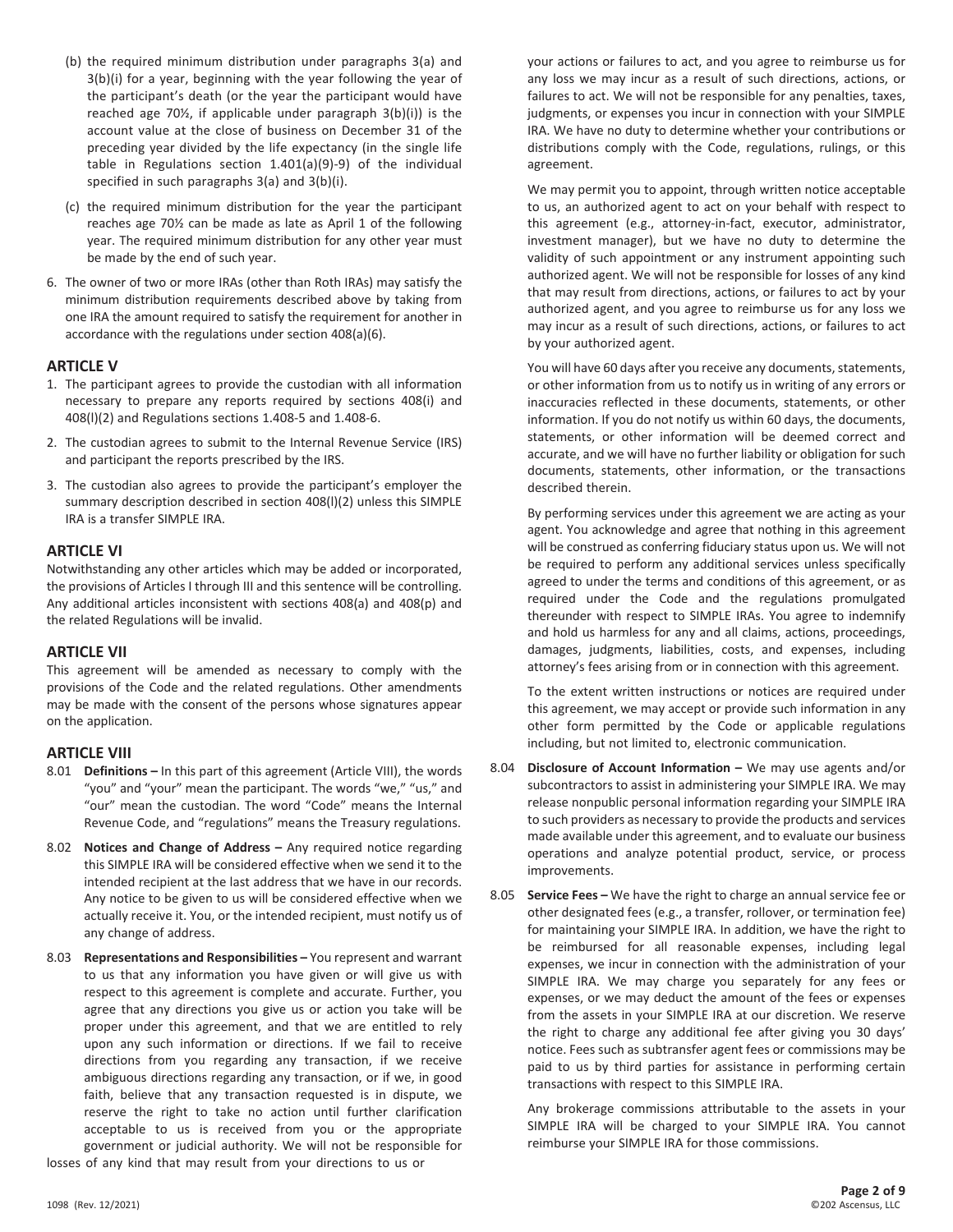8.06 **Investment of Amounts in the SIMPLE IRA –** You have exclusive responsibility for and control over the investment of the assets of your SIMPLE IRA. All transactions will be subject to any and all restrictions or limitations, direct or indirect, that are imposed by our charter, articles of incorporation, or bylaws; any and all applicable federal and state laws and regulations; the rules, regulations, customs, and usages of any exchange, market, or clearing house where the transaction is executed; our policies and practices; and this agreement. After your death, your beneficiaries will have the right to direct the investment of your SIMPLE IRA assets, subject to the same conditions that applied to you during your lifetime under this agreement (including, without limitation, Section 8.03 of this article). We will have no discretion to direct any investment in your SIMPLE IRA. We assume no responsibility for rendering investment advice with respect to your SIMPLE IRA, nor will we offer any opinion or judgment to you on matters concerning the value or suitability of any investment or proposed investment for your SIMPLE IRA. In the absence of instructions from you, or if your instructions are not in a form acceptable to us, we will have the right to hold any uninvested amounts in cash, and we will have no responsibility to invest uninvested cash unless and until directed by you. We will not exercise the voting rights and other shareholder rights with respect to investments in your SIMPLE IRA unless you provide timely written directions acceptable to us.

You will select the investment for your SIMPLE IRA assets from those investments that we are authorized by our charter, articles of incorporation, or bylaws to offer and do in fact offer for SIMPLE IRAs (e.g., term share accounts, passbook accounts, certificates of deposit, money market accounts).

8.07 **Beneficiaries –** If you die before you receive all of the amounts in your SIMPLE IRA, payments from your SIMPLE IRA will be made to your beneficiaries. We have no obligation to pay your beneficiaries until such time we are notified of your death by receiving a valid death certificate.

You may designate one or more persons or entities as beneficiary of your SIMPLE IRA. This designation can only be made on a form provided by or acceptable to us, and it will only be effective when it is filed with us during your lifetime. Each beneficiary designation you file with us will cancel all previous designations. The consent of your beneficiaries will not be required for you to revoke a beneficiary designation. If you do not make a designation, your spouse will automatically be your beneficiary. If you have designated both primary and contingent beneficiaries and no primary beneficiary survives you, the contingent beneficiaries will acquire the designated share of your SIMPLE IRA. If all of your primary and contingent beneficiaries predecease you, your estate will be the beneficiary.

A spouse beneficiary will have all rights as granted under the Code or applicable regulations to treat your SIMPLE IRA as his or her own.

We may allow, if permitted by state law, an original SIMPLE IRA beneficiary (the beneficiary who is entitled to receive distributions from an inherited SIMPLE IRA at the time of your death) to name successor beneficiaries for the inherited SIMPLE IRA. This designation can only be made on a form provided by or acceptable to us, and it will only be effective when it is filed with us during the original SIMPLE IRA beneficiary's lifetime. Each beneficiary designation form that the original SIMPLE IRA beneficiary files with us will cancel all previous designations. The consent of a successor beneficiary will not be required for the original SIMPLE IRA beneficiary to revoke a successor beneficiary designation. If the original SIMPLE IRA beneficiary does not designate a successor beneficiary, his or her

estate will be the successor beneficiary. In no event will the successor beneficiary be able to extend the distribution period beyond that required for the original SIMPLE IRA beneficiary.

If we so choose, for any reason (e.g., due to limitations of our charter or bylaws), we may require that a beneficiary of a deceased SIMPLE IRA owner take total distribution of all SIMPLE IRA assets by December 31 of the year following the year of death.

8.08 **Required Minimum Distributions –** Your required minimum distribution is calculated using the uniform lifetime table in Regulations section 1.401(a)(9)-9. However, if your spouse is your sole designated beneficiary and is more than 10 years younger than you, your required minimum distribution is calculated each year using the joint and last survivor table in Regulations section  $1.401(a)(9)-9.$ 

If you fail to request your required minimum distribution by your required beginning date we can, at our complete and sole discretion, do any one of the following.

- Make no distribution until you give us a proper withdrawal request
- Distribute your entire SIMPLE IRA to you in a single sum payment
- Determine your required minimum distribution from your SIMPLE IRA each year based on your life expectancy, calculated using the uniform lifetime table in Regulations section 1.401(a)(9)-9, and pay those distributions to you until you direct otherwise

We will not be liable for any penalties or taxes related to your failure to take a required minimum distribution.

8.09 **Termination of Agreement, Resignation, or Removal of Custodian –** Either party may terminate this agreement at any time by giving written notice to the other. We can resign as custodian at any time effective 30 days after we send written notice of our resignation to you. Upon receipt of that notice, you must make arrangements to transfer your SIMPLE IRA to another financial organization. If you do not complete a transfer of your SIMPLE IRA within 30 days from the date we send the notice to you, we have the right to transfer your SIMPLE IRA assets to a successor SIMPLE IRA trustee or custodian that we choose in our sole discretion, or we may pay your SIMPLE IRA to you in a single sum. We will not be liable for any actions or failures to act on the part of any successor trustee or custodian, nor for any tax consequences you may incur that result from the transfer or distribution of your assets pursuant to this section.

If this agreement is terminated, we may charge to your SIMPLE IRA a reasonable amount of money that we believe is necessary to cover any associated costs, including but not limited to one or more of the following.

- Any fees, expenses, or taxes chargeable against your SIMPLE IRA
- Any penalties or surrender charges associated with the early withdrawal of any savings instrument or other investment in your SIMPLE IRA

If we are a nonbank custodian required to comply with Regulations section 1.408‑2(e) and we fail to do so or we are not keeping the records, making the returns, or sending the statements as are required by forms or regulations, the IRS may require us to substitute another trustee or custodian.

We may establish a policy requiring distribution of the entire balance of your SIMPLE IRA to you in cash or property if the balance of your SIMPLE IRA drops below the minimum balance required under the applicable investment or policy established.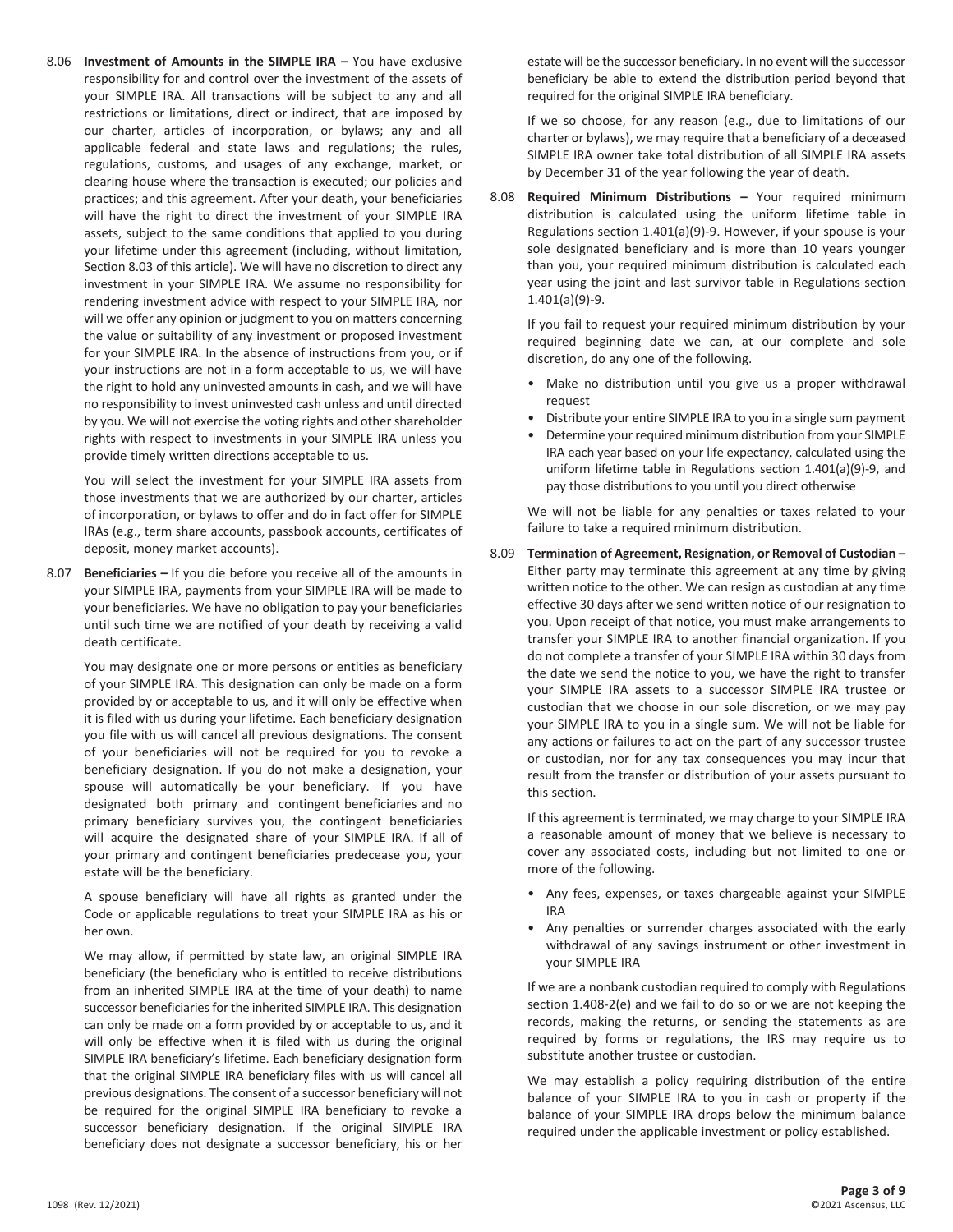- 8.10 **Successor Custodian –** If our organization changes its name, reorganizes, merges with another organization (or comes under the control of any federal or state agency), or if our entire organization (or any portion that includes your SIMPLE IRA) is bought by another organization, that organization (or agency) will automatically become the trustee or custodian of your SIMPLE IRA, but only if it is the type of organization authorized to serve as a SIMPLE IRA trustee or custodian.
- 8.11 **Amendments –** We have the right to amend this agreement at any time. Any amendment we make to comply with the Code and related regulations does not require your consent. You will be deemed to have consented to any other amendment unless, within 30 days from the date we send the amendment, you notify us in writing that you do not consent.
- 8.12 **Withdrawals or Transfers –** All requests for withdrawal or transfer will be in writing on a form provided by or acceptable to us. The method of distribution must be specified in writing or in any other method acceptable to us. The tax identification number of the recipient must be provided to us before we are obligated to make a distribution. Withdrawals will be subject to all applicable tax and other laws and regulations, including but not limited to possible early distribution penalty taxes, surrender charges, and withholding requirements.
- 8.13 **Transfers From Other Plans –** We can receive amounts transferred or rolled over to this SIMPLE IRA from the trustee or custodian of another SIMPLE IRA. We reserve the right not to accept any transfer or rollover.
- 8.14 **Liquidation of Assets –** We have the right to liquidate assets in your SIMPLE IRA if necessary to make distributions or to pay fees, expenses, taxes, penalties, or surrender charges properly chargeable against your SIMPLE IRA. If you fail to direct us as to which assets to liquidate, we will decide, in our complete and sole discretion, and you agree to not hold us liable for any adverse consequences that result from our decision.
- 8.15 **Restrictions on the Fund –** Neither you nor any beneficiary may sell, transfer, or pledge any interest in your SIMPLE IRA in any manner whatsoever, except as provided by law or this agreement.

The assets in your SIMPLE IRA will not be responsible for the debts, contracts, or torts of any person entitled to distributions under this agreement.

8.16 **What Law Applies –** This agreement is subject to all applicable federal and state laws and regulations. If it is necessary to apply any state law to interpret and administer this agreement, the law of our domicile will govern.

If any part of this agreement is held to be illegal or invalid, the remaining parts will not be affected. Neither your nor our failure to enforce at any time or for any period of time any of the provisions of this agreement will be construed as a waiver of such provisions, or your right or our right thereafter to enforce each and every such provision.

- 8.17 **Summary Description Requirements –** Notwithstanding Article V above, we will be deemed to have satisfied our summary description reporting requirements under Internal Revenue Code (IRC) Section 408(l)(2) if either
	- a. we provide a summary description directly to you, or
	- b. we provide our name, address and withdrawal procedures to you, and your employer provides you with all other required information.

# **GENERAL INSTRUCTIONS**

*Section references are to the Internal Revenue Code unless otherwise noted.*

#### **PURPOSE OF FORM**

Form 5305‑SA is a model custodial account agreement that meets the requirements of sections 408(a) and 408(p). However, only Articles I through VII have been reviewed by the IRS. A SIMPLE individual retirement account (SIMPLE IRA) is established after the form is fully executed by both the individual (participant) and the custodian. This account must be created in the United States for the exclusive benefit of the participant and his or her beneficiaries.

**Do not** file Form 5305‑SA with the IRS. Instead, keep it with your records.

For more information on SIMPLE IRAs, including the required disclosures the custodian must give the participant, see Pub. 590‑A, *Contributions to Individual Retirement Arrangements (IRAs);* Pub. 590‑B, *Distributions from Traditional Individual Retirement Arrangements (IRAs)*; and Pub. 560, *Retirement Plans for Small Business (SEP, SIMPLE, and Qualified Plans)*.

#### **DEFINITIONS**

**Participant –** The participant is the person who establishes the custodial account.

**Custodian –** The custodian must be a bank or savings and loan association, as defined in section 408(n), or any person who has the approval of the IRS to act as custodian.

#### **TRANSFER SIMPLE IRA**

This SIMPLE IRA is a "transfer SIMPLE IRA" if it is not the original recipient of contributions under any SIMPLE IRA plan. The summary description requirements of section 408(l)(2) do not apply to transfer SIMPLE IRAs.

#### **SPECIFIC INSTRUCTIONS**

**Article IV –** Distributions made under this article may be made in a single sum, periodic payment, or a combination of both. The distribution option should be reviewed in the year the participant reaches age 70½ to ensure that the requirements of section 408(a)(6) have been met.

**Article VIII –** Article VIII and any that follow it may incorporate additional provisions that are agreed to by the participant and custodian to complete the agreement. They may include, for example, definitions, investment powers, voting rights, exculpatory provisions, amendment and termination, removal of the custodian, custodian's fees, state law requirements, beginning date of distributions, accepting only cash, treatment of excess contributions, prohibited transactions with the participant, etc. Attach additional pages if necessary.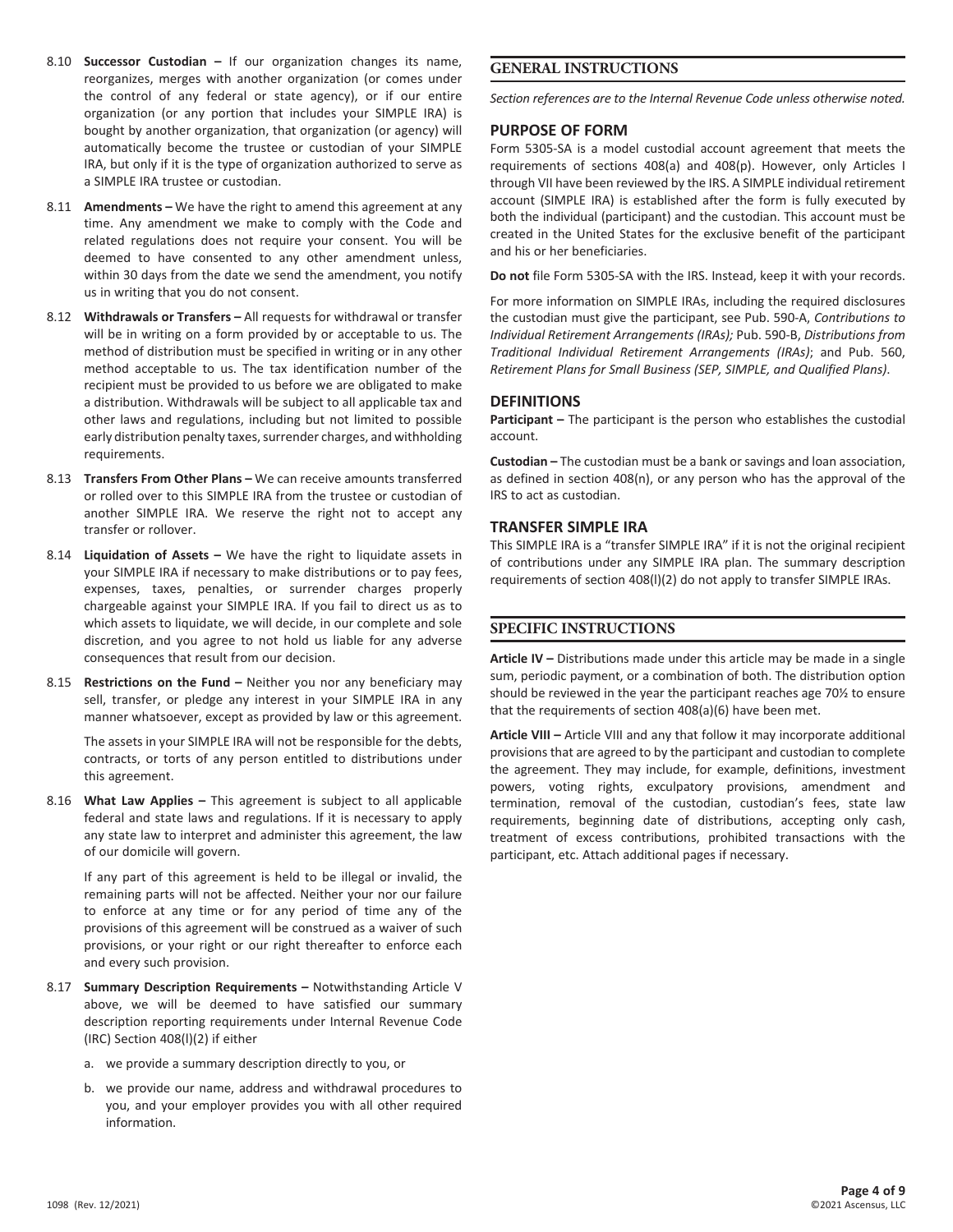# **DISCLOSURE STATEMENT**

# **RIGHT TO REVOKE YOUR SIMPLE IRA**

You have the right to revoke your SIMPLE IRA within seven (7) days of the receipt of the disclosure statement. If revoked, you are entitled to a full return of the contribution you made to your SIMPLE IRA. The amount returned to you would not include an adjustment for such items as sales commissions, administrative expenses, or fluctuation in market value. You may make this revocation only by mailing or delivering a written notice to the custodian at the address listed on the application.

If you send your notice by first class mail, your revocation will be deemed mailed as of the postmark date.

If you have any questions about the procedure for revoking your SIMPLE IRA, please call the custodian at the telephone number listed on the application.

# **REQUIREMENTS OF A SIMPLE IRA**

- A. **Cash Contributions –** Your contribution must be in cash, unless it is a rollover contribution.
- B. **Maximum Contribution –** The only contributions that may be made to your SIMPLE IRA are employee elective deferrals under a qualified salary reduction agreement, employer contributions, and other contributions allowed by the Code or related regulations, that are made under a SIMPLE IRA plan maintained by your employer. Employee elective deferrals may not exceed the lesser of 100 percent of your compensation for the calendar year or \$13,000 for 2019 and \$13,500 for 2020, with possible cost-of-living adjustments each year thereafter. Your employer may make additional contributions to your SIMPLE IRA within the limits prescribed in Internal Revenue Code Section (IRC Sec.) 408(p). Your employer is required to provide you with information that describes the terms of its SIMPLE IRA plan.
- C. **Catch-Up Contributions –** If you are age 50 or older by the close of the taxable year, you may make an additional contribution to your SIMPLE IRA. The maximum additional contribution is \$3,000 for 2019 and 2020, with possible cost-of-living adjustments each year thereafter.
- D. **Nonforfeitability –** Your interest in your SIMPLE IRA is nonforfeitable.
- E. **Eligible Custodians –** The custodian of your SIMPLE IRA must be a bank, savings and loan association, credit union, or a person or entity approved by the Secretary of the Treasury.
- F. **Commingling Assets –** The assets of your SIMPLE IRA cannot be commingled with other property except in a common trust fund or common investment fund.
- G. **Life Insurance –** No portion of your SIMPLE IRA may be invested in life insurance contracts.
- H. **Collectibles –** You may not invest the assets of your SIMPLE IRA in collectibles (within the meaning of IRC Sec. 408(m)). A collectible is defined as any work of art, rug or antique, metal or gem, stamp or coin, alcoholic beverage, or other tangible personal property specified by the Internal Revenue Service (IRS). However, specially minted United States gold and silver coins, and certain state-issued coins are permissible investments. Platinum coins and certain gold, silver, platinum or palladium bullion (as described in IRC Sec. 408(m)(3)) also are permitted as SIMPLE IRA investments.
- I. **Required Minimum Distributions –** You are required to take minimum distributions from your SIMPLE IRA at certain times in accordance with Treasury Regulation 1.408‑8. Below is a summary of the SIMPLE IRA distribution rules.
- 1. If you were born before July 1, 1949, you are required to take a minimum distribution from your SIMPLE IRA for the year in which you reach age 70½ and for each year thereafter. You must take your first distribution by your required beginning date, which is April 1 of the year following the year you attain age 70½. If you were born on or after July 1, 1949, you are required to take a minimum distribution from your IRA for the year in which you reach age 72 and for each year thereafter. You must take your first distribution by your required beginning date, which is April 1 of the year following the year you attain age 72. The minimum distribution for any taxable year is equal to the amount obtained by dividing the account balance at the end of the prior year by the applicable divisor.
- 2. The applicable divisor generally is determined using the Uniform Lifetime Table provided by the IRS. If your spouse is your sole designated beneficiary for the entire calendar year, and is more than 10 years younger than you, the required minimum distribution is determined each year using the actual joint life expectancy of you and your spouse obtained from the Joint Life Expectancy Table provided by the IRS, rather than the life expectancy divisor from the Uniform Lifetime Table.

We reserve the right to do any one of the following by your required beginning date.

- (a) Make no distribution until you give us a proper withdrawal request
- (b) Distribute your entire SIMPLE IRA to you in a single sum payment
- (c) Determine your required minimum distribution each year based on your life expectancy calculated using the Uniform Lifetime Table, and pay those distributions to you until you direct otherwise

If you fail to remove a required minimum distribution, an additional penalty tax of 50 percent is imposed on the amount of the required minimum distribution that should have been taken but was not. You must file IRS Form 5329 along with your income tax return to report and remit any additional taxes to the IRS.

- J. **Beneficiary Distributions –** Upon your death, your beneficiaries are required to take distributions according to IRC Sec. 401(a)(9) and Treasury Regulation 1.408-8. These requirements are described below.
	- 1. **Death of SIMPLE IRA Owner Before January 1, 2020 –** Your designated beneficiary is determined based on the beneficiaries designated as of the date of your death, who remain your beneficiaries as of September 30 of the year following the year of your death.

If you die on or after your required beginning date, distributions must be made to your beneficiaries over the longer of the single life expectancy of your designated beneficiaries, or your remaining life expectancy. If a beneficiary other than a person or qualified trust as defined in the Treasury Regulations is named, you will be treated as having no designated beneficiary of your SIMPLE IRA for purposes of determining the distribution period. If there is no designated beneficiary of your SIMPLE IRA, distributions will commence using your single life expectancy, reduced by one in each subsequent year.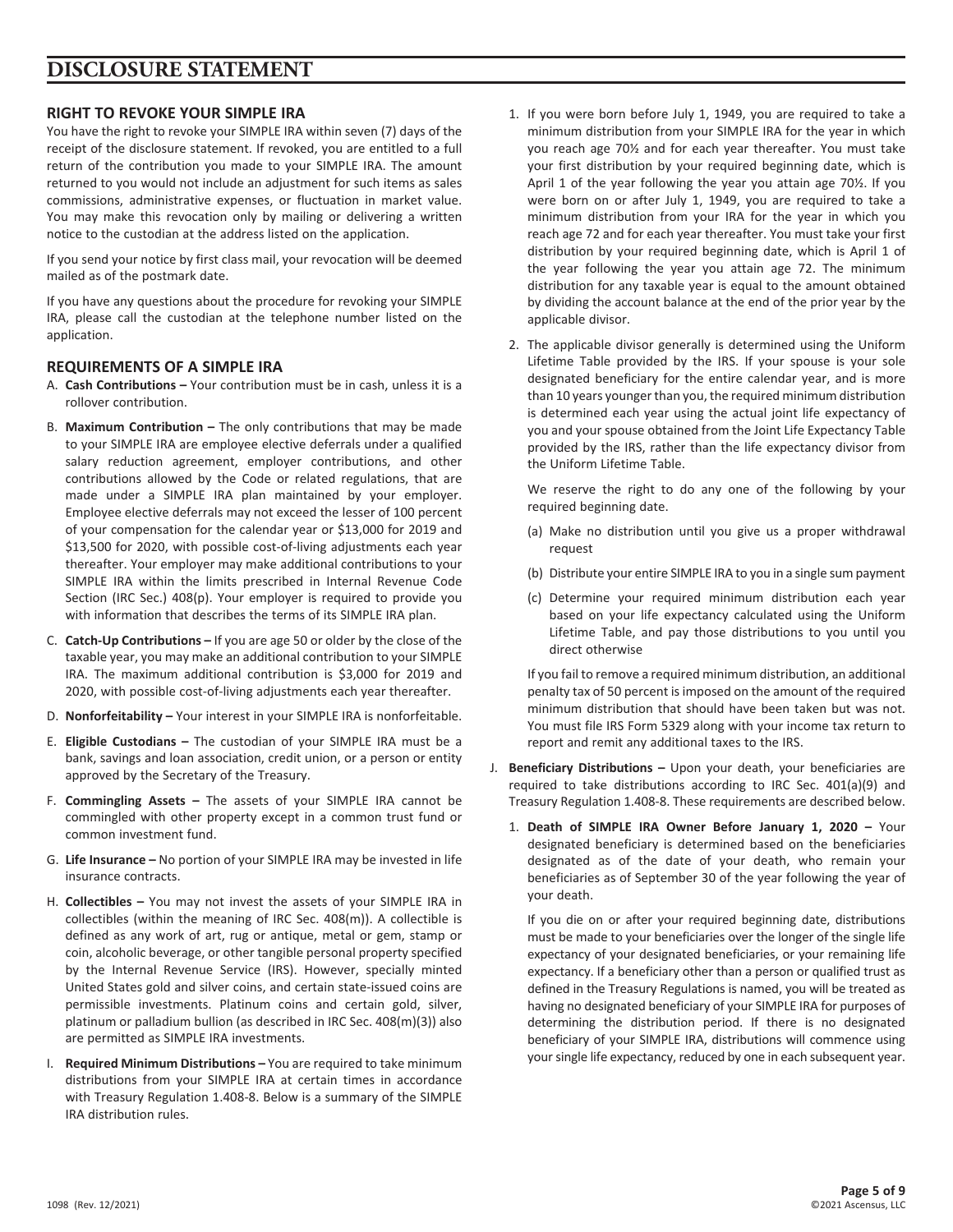If you die before your required beginning date, the entire amount remaining in your account will, at the election of your designated beneficiaries, either

- (a) be distributed by December 31 of the year containing the fifth anniversary of your death, or
- (b) be distributed over the remaining life expectancy of your designated beneficiaries.

If your spouse is your sole designated beneficiary, he or she must elect either option (a) or (b) by the earlier of December 31 of the year containing the fifth anniversary of your death, or December 31 of the year life expectancy payments would be required to begin. Your designated beneficiaries, other than a spouse who is the sole designated beneficiary, must elect either option (a) or (b) by December 31 of the year following the year of your death. If no election is made, distribution will be calculated in accordance with option (b). In the case of distributions under option (b), distributions must commence by December 31 of the year following the year of your death. Generally, if your spouse is the designated beneficiary, distributions need not commence until December 31 of the year you would have attained age 72 (age 70½ if you would have attained age 70½ before 2020), if later. If a beneficiary other than a person or qualified trust as defined in the Treasury Regulations is named, you will be treated as having no designated beneficiary of your SIMPLE IRA for purposes of determining the distribution period. If there is no designated beneficiary of your SIMPLE IRA, the entire SIMPLE IRA must be distributed by December 31 of the year containing the fifth anniversary of your death.

2. **Death of SIMPLE IRA Owner On or After January 1, 2020 –** The entire amount remaining in your account will generally be distributed by December 31 of the year containing the tenth anniversary of your death unless you have an eligible designated beneficiary or you have no designated beneficiary for purposes of determining a distribution period. This requirement applies to beneficiaries regardless of whether you die before, on, or after your required beginning date.

If your beneficiary is an eligible designated beneficiary, the entire amount remaining in your account may be distributed (in accordance with the Treasury Regulations) over the remaining life expectancy of your eligible designated beneficiary (or over a period not extending beyond the life expectancy of such beneficiary).

An eligible designated beneficiary is any designated beneficiary who is

- your surviving spouse,
- your child who has not reached the age of majority,
- disabled (A physician must determine that your impairment can be expected to result in death or to be of long, continued, and indefinite duration.),
- an individual who is not more than 10 years younger than you, or
- chronically ill (A chronically ill individual is someone who (1) is unable to perform (without substantial assistance from another individual) at least two activities of daily living for an indefinite period due to a loss of functional capacity, (2) has a level of disability similar to the level of disability described above requiring assistance with daily living based on loss of functional capacity, or (3) requires substantial supervision to protect the individual from threats to health and safety due to severe cognitive impairment.)

Note that certain trust beneficiaries (e.g., certain trusts for disabled and chronically ill individuals) may take distribution of the entire amount remaining in your account over the remaining life expectancy of the trust beneficiary.

Generally, life expectancy distributions to an eligible designated beneficiary must commence by December 31 of the year following the year of your death. However, if your spouse is the eligible designated beneficiary, distributions need not commence until December 31 of the year you would have attained age 72, if later. If your eligible designated beneficiary is your minor child, life expectancy payments must begin by December 31 of the year following the year of your death and continue until the child reaches the age of majority. Once the age of majority is reached, the beneficiary will have 10 years to deplete the account.

If a beneficiary other than a person (e.g., your estate, a charity, or a certain type of trust) is named, you will be treated as having no designated beneficiary of your SIMPLE IRA for purposes of determining the distribution period. If you die before your required beginning date and there is no designated beneficiary of your SIMPLE IRA, the entire SIMPLE IRA must be distributed by December 31 of the year containing the fifth anniversary of your death. If you die on or after your required beginning date and there is no designated beneficiary of your SIMPLE IRA, distributions will commence using your single life expectancy, reduced by one in each subsequent year.

A spouse beneficiary will have all rights as granted under the Code or applicable Treasury Regulations to treat your SIMPLE IRA as his or her own.

If we so choose, for any reason (e.g., due to limitations of our charter or bylaws), we may require that a beneficiary of a deceased SIMPLE IRA owner take total distribution of all SIMPLE IRA assets by December 31 of the year following the year of death.

If your beneficiary fails to remove a required minimum distribution after your death, an additional penalty tax of 50 percent is imposed on the amount of the required minimum distribution that should have been taken but was not. Your beneficiary must file IRS Form 5329 along with his or her income tax return to report and remit any additional taxes to the IRS.

K. **Qualifying Longevity Annuity Contracts and RMDs –** A qualifying longevity annuity contract (QLAC) is a deferred annuity contract that, among other requirements, must guarantee lifetime income starting no later than age 85. The total premiums paid to QLACs in your IRAs must not exceed 25 percent (up to \$125,000) of the combined value of your IRAs (excluding Roth IRAs). The \$125,000 limit is subject to cost-of-living adjustments each year.

When calculating your RMD, you may reduce the prior year end account value by the value of QLACs that your SIMPLE IRA holds as investments.

For more information on QLACs, you may wish to refer to the IRS website at www.irs.gov.

L. **Waiver of 2020 RMD –** In spite of the general rules described above, if you are a SIMPLE IRA owner age 70½ or older, you are not required to remove an RMD for calendar year 2020. This RMD waiver also applies to SIMPLE IRA owners who attained age 70½ in 2019 but did not take their first RMD before January 1, 2020. In addition, no beneficiary life expectancy payments are required for calendar year 2020. If the five-year rule applies to a SIMPLE IRA with respect to any decedent, the five-year period is determined without regard to calendar year 2020. For example, if a SIMPLE IRA owner died in 2017, the beneficiary's five-year period ends in 2023 instead of 2022.

# **INCOME TAX CONSEQUENCES OF ESTABLISHING A SIMPLE IRA**

A. **Deductibility for SIMPLE IRA Contributions –** You may not take a deduction for the amounts contributed to your SIMPLE IRA as either employee elective deferrals or employer contributions. However, employee elective deferrals to a SIMPLE IRA will reduce your taxable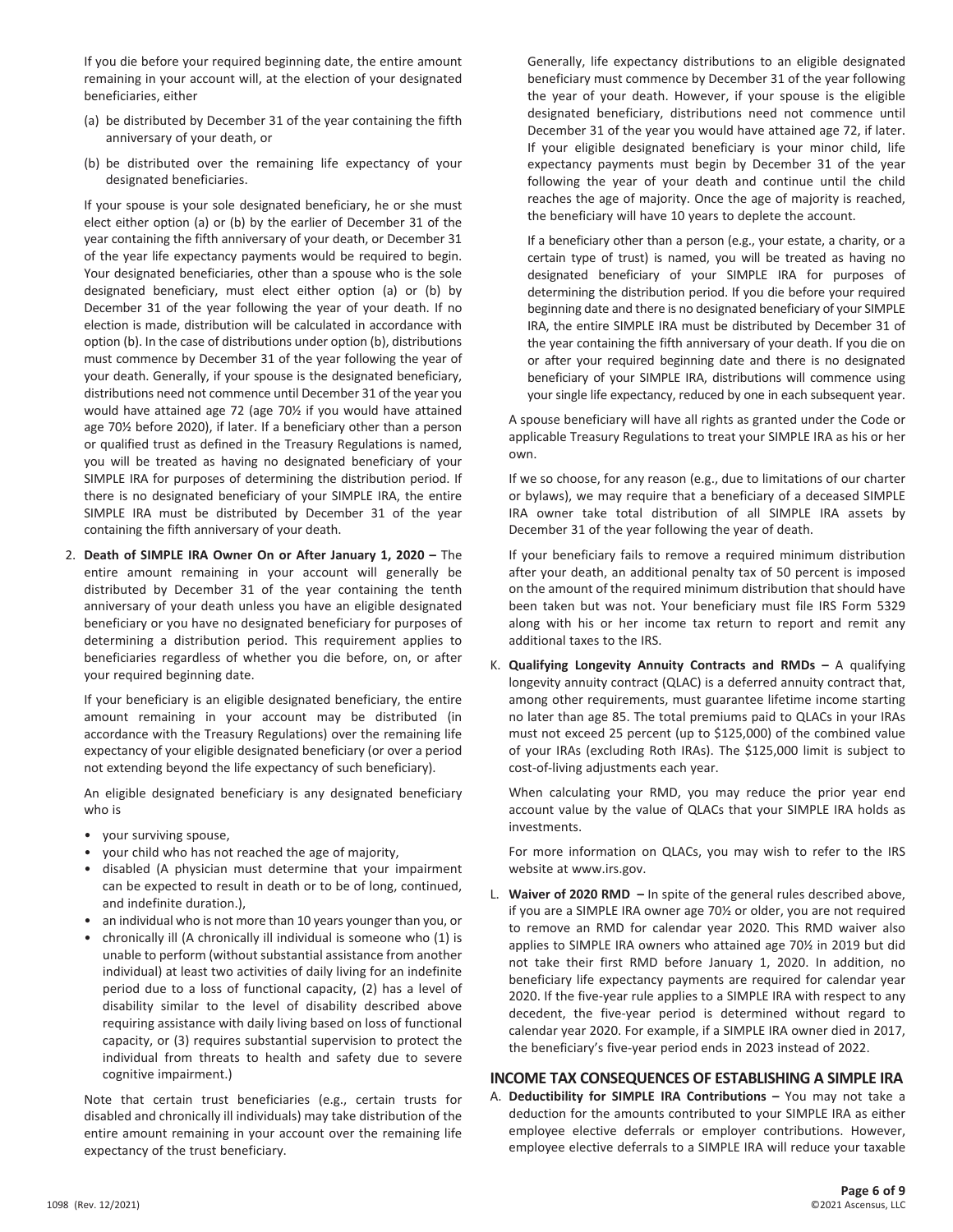income. Further, employer SIMPLE IRA contributions, including earnings, will not be taxable to you until you take a distribution from your SIMPLE IRA.

Participation in your employer's SIMPLE IRA plan renders you an active participant for purposes of determining whether or not you can deduct contributions to a Traditional IRA.

- B. **Contribution Deadline –** SIMPLE IRA deferral contributions must be deposited into the SIMPLE IRA as soon as administratively possible, but in no event later than 30 days following the month in which you would have otherwise received the money. Employer matching or nonelective contributions must be deposited no later than the due date for filing the employer's tax return, including extensions.
- C. **Tax Credit for Contributions –** You may be eligible to receive a tax credit for your SIMPLE IRA deferrals. This credit may not exceed \$1,000 in a given year. You may be eligible for this tax credit if you are
	- age 18 or older as of the close of the taxable year,
	- not a dependent of another taxpayer, and
	- not a full-time student.

The credit is based upon your income (see chart below), and will range from 0 to 50 percent of eligible contributions. In order to determine the amount of your contributions, add all of the deferrals made to your SIMPLE IRA and reduce these contributions by any distributions that you may have taken during the testing period. The testing period begins two years prior to the year for which the credit is sought and ends on the tax return due date (including extensions) for the year for which the credit is sought. In order to determine your tax credit, multiply the applicable percentage from the chart below by the amount of your contributions that do not exceed \$2,000.

| 2019 Adjusted Gross Income* |                        |                           |                          |
|-----------------------------|------------------------|---------------------------|--------------------------|
| Joint<br>Return             | Head of a<br>Household | <b>All Other</b><br>Cases | Applicable<br>Percentage |
| $$1 - 38,500$               | $$1 - 28,875$          | $$1 - 19,250$             | 50                       |
| \$38,501-41,500             | \$28,876-31,125        | \$19,251-20,750           | 20                       |
| \$41,501-64,000             | \$31,126-48,000        | \$20,751-32,000           | 10                       |
| Over \$64,000               | Over \$48,000          | Over \$32,000             | 0                        |

| 2020 Adjusted Gross Income* |                        |                           |                                 |
|-----------------------------|------------------------|---------------------------|---------------------------------|
| Joint<br>Return             | Head of a<br>Household | <b>All Other</b><br>Cases | <b>Applicable</b><br>Percentage |
| $$1 - 39,000$               | $$1 - 29,250$          | $$1 - 19,500$             | 50                              |
| \$39,001-42,500             | \$29,251-31,875        | \$19,501-21,250           | 20                              |
| \$42,501-65,000             | \$31,876-48,750        | \$21,251-32,500           | 10                              |
| Over \$65,000               | Over \$48,750          | Over \$32,500             | 0                               |

\*Adjusted gross income (AGI) includes foreign earned income and income from Guam, America Samoa, North Mariana Islands, and Puerto Rico. AGI limits are subject to cost-of-living adjustments each year.

- D. **Tax-Deferred Earnings –** The investment earnings of your SIMPLE IRA are not subject to federal income tax until distributions are made (or, in certain instances, when distributions are deemed to be made).
- E. **Excess Contributions –** If you defer more than the maximum allowable limit for the tax year, you have an excess deferral and must correct it. Excess deferrals, adjusted for earnings, must be distributed from your SIMPLE IRA.

If your employer mistakenly contributes too much to your SIMPLE IRA as an employer contribution, your employer may effect distribution of the employer excess amount, adjusted for earnings through the date of distribution. The amount distributed to the employer is not includible in your gross income.

- F. **Income Tax Withholding –** Any withdrawal from your SIMPLE IRA is subject to federal income tax withholding. You may, however, elect not to have withholding apply to your SIMPLE IRA withdrawal. If withholding is applied to your withdrawal, not less than 10 percent of the amount withdrawn must be withheld.
- G. **Early Distribution Penalty Tax –** If you receive a SIMPLE IRA distribution before you attain age 59½, an additional early distribution penalty tax of 10 percent (25 percent if less than two years have passed since you first participated in a SIMPLE IRA plan sponsored by your employer) will apply to the taxable amount of the distribution unless one of the following exceptions apply. **1) Death.** After your death, payments made to your beneficiary are not subject to the 10 percent early distribution penalty tax. **2) Disability.** If you are disabled at the time of distribution, you are not subject to the additional 10 percent early distribution penalty tax. In order to be disabled, a physician must determine that your impairment can be expected to result in death or to be of long, continued, and indefinite duration. **3) Substantially equal periodic payments.** You are not subject to the additional 10 percent early distribution penalty tax if you are taking a series of substantially equal periodic payments (at least annual payments) over your life expectancy or the joint life expectancy of you and your beneficiary. You must continue these payments for the longer of five years or until you reach age 59½. **4) Unreimbursed medical expenses.** If you take payments to pay for unreimbursed medical expenses that exceed a specified percentage of your adjusted gross income, you will not be subject to the 10 percent early distribution penalty tax. For further detailed information and effective dates you may obtain IRS Publication 590‑B, *Distributions from Individual Retirement Arrangements (IRAs)*, from the IRS. The medical expenses may be for you, your spouse, or any dependent listed on your tax return. **5) Health insurance premiums.** If you are unemployed and have received unemployment compensation for 12 consecutive weeks under a federal or state program, you may take payments from your SIMPLE IRA to pay for health insurance premiums without incurring the 10 percent early distribution penalty tax. **6) Higher education expenses.** Payments taken for certain qualified higher education expenses for you, your spouse, or the children or grandchildren of you or your spouse, will not be subject to the 10 percent early distribution penalty tax. **7) First-time homebuyer.** You may take payments from your SIMPLE IRA to use toward qualified acquisition costs of buying or building a principal residence. The amount you may take for this reason may not exceed a lifetime maximum of \$10,000. The payment must be used for qualified acquisition costs within 120 days of receiving the distribution. **8) IRS levy.** Payments from your SIMPLE IRA made to the U.S. government in response to a federal tax levy are not subject to the 10 percent early distribution penalty tax. **9) Qualified reservist distributions.** If you are a qualified reservist member called to active duty for more than 179 days or an indefinite period, the payments you take from your SIMPLE IRA during the active duty period are not subject to the 10 percent early distribution penalty tax. **10) Qualified birth or adoption.** Payments from your SIMPLE IRA for the birth of your child or the adoption of an eligible adoptee will not be subject to the 10 percent early distribution penalty tax if the distribution is taken during the oneyear period beginning on the date of birth of your child or the date on which your legal adoption of an eligible adoptee is finalized. An eligible adoptee means any individual (other than your spouse's child) who has not attained age 18 or is physically or mentally incapable of selfsupport. The aggregate amount you may take for this reason may not exceed \$5,000 for each birth or adoption.

You must file IRS Form 5329 along with your income tax return to the IRS to report and remit any additional taxes or to claim a penalty tax exception.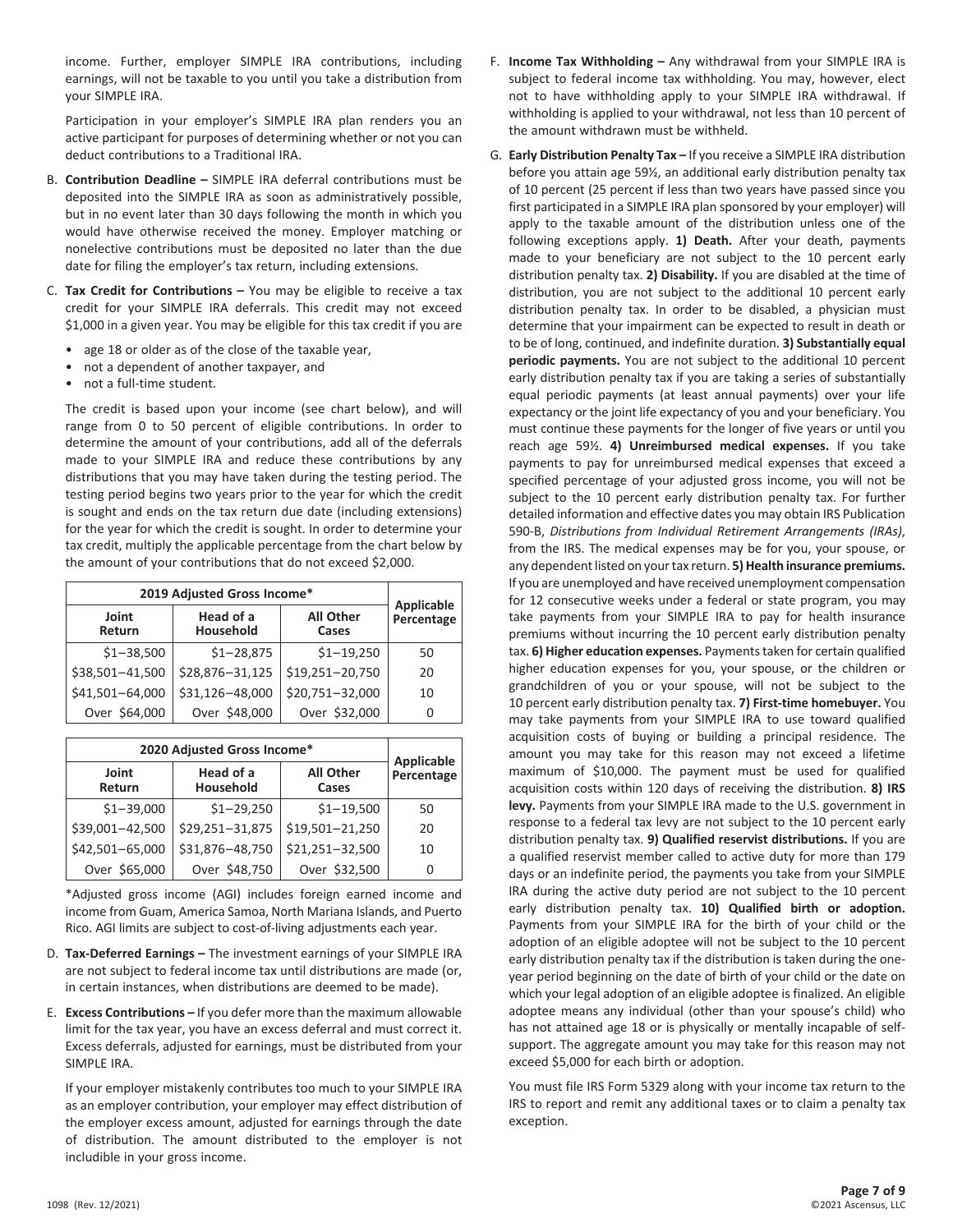- H. **Rollovers and Conversions –** Your SIMPLE IRA may be rolled over to another SIMPLE IRA, Traditional IRA, or an eligible employer-sponsored retirement plan of yours, may receive rollover contributions, or may be converted to a Roth IRA, provided that all of the applicable rollover and conversion rules are followed. Rollover is a term used to describe a movement of cash or other property to your SIMPLE IRA from another SIMPLE IRA, Traditional IRA, or from your employer's qualified retirement plan, 403(a) annuity plan, 403(b) tax-sheltered annuity, or 457(b) eligible governmental deferred compensation plan provided a two-year period has been satisfied. The amount rolled over is not subject to taxation or the additional 10 percent early distribution penalty tax. Conversion is a term used to describe the movement of SIMPLE IRA assets to a Roth IRA. A conversion generally is a taxable event. The general rollover and conversion rules are summarized below. These transactions are often complex. If you have any questions regarding a rollover or conversion, please see a competent tax advisor.
	- 1. **SIMPLE IRA-to-SIMPLE IRA Rollovers.** Assets distributed from your SIMPLE IRA may be rolled over to a SIMPLE IRA of yours if the requirements of IRC Sec. 408(d)(3) are met. A proper SIMPLE IRAto-SIMPLE IRA rollover is completed if all or part of the distribution is rolled over not later than 60 days after the distribution is received. In the case of a distribution for a first-time homebuyer where there was a delay or cancellation of the purchase, the 60-day rollover period may be extended to 120 days.

You are permitted to roll over only one distribution from an IRA (Traditional, Roth, or SIMPLE) in a 12‑month period, regardless of the number of IRAs you own. A distribution may be rolled over to the same IRA or to another IRA that is eligible to receive the rollover. For more information on rollover limitations, you may obtain IRS Publication 590‑B, *Distributions from Individual Retirement Arrangements (IRAs)*, from the IRS or refer to the IRS website at www.irs.gov.

2. **Traditional IRA-to-SIMPLE IRA Rollovers.** Assets distributed from your Traditional IRA may be rolled over to a SIMPLE IRA if the requirements of IRC Sec. 408(d)(3) are met and two years have passed since you first participated in a SIMPLE IRA plan sponsored by your employer. A proper Traditional IRA-to-SIMPLE IRA rollover is completed if all or part of the distribution is rolled over not later than 60 days after the distribution is received. In the case of a distribution for a first-time homebuyer where there was a delay or cancellation of the purchase, the 60‑day rollover period may be extended to 120 days.

You are permitted to roll over only one distribution from an IRA (Traditional, Roth, or SIMPLE) in a 12‑month period, regardless of the number of IRAs you own. A distribution may be rolled over to the same IRA or to another IRA that is eligible to receive the rollover. For more information on rollover limitations, you may wish to obtain IRS Publication 590‑B, *Distributions from Individual Retirement Arrangements (IRAs)*, from the IRS or refer to the IRS website at www.irs.gov.

3. **Employer-Sponsored Retirement Plan-to-SIMPLE IRA Rollovers.** You may roll over, directly or indirectly, any eligible rollover distribution from an eligible employer-sponsored retirement plan to a SIMPLE IRA provided two years have passed since you first participated in the SIMPLE IRA plan sponsored by your employer. An eligible rollover distribution is defined generally as any distribution from a qualified retirement plan, 403(a) annuity, 403(b) taxsheltered annuity, 457(b) eligible governmental deferred compensation plan, or federal Thrift Savings Plan unless it is a required minimum distribution, hardship distribution, part of a certain series of substantially equal periodic payments, corrective distributions of excess contributions, excess deferrals, excess annual additions and any income allocable to the excess, deemed loan

distribution, dividends on employer securities, the cost of life insurance coverage, or a distribution of Roth elective deferrals from a 401(k), 403(b), governmental 457(b), or federal Thrift Savings Plan.

If you elect to receive your rollover distribution prior to placing it in a SIMPLE IRA, thereby conducting an indirect rollover, your plan administrator generally will be required to withhold 20 percent of your distribution as a payment of income taxes. When completing the rollover, you may make up out of pocket the amount withheld, and roll over the full amount distributed from your employersponsored retirement plan. To qualify as a rollover, your eligible rollover distribution generally must be rolled over to your SIMPLE IRA not later than 60 days after you receive the distribution. In the case of a plan loan offset due to plan termination or severance from employment, the deadline for completing the rollover is your tax return due date (including extensions) for the year in which the offset occurs. Alternatively, you may claim the withheld amount as income, and pay the applicable income tax, and if you are under age 59½, the 10 percent early distribution penalty tax (unless an exception to the penalty applies).

As an alternative to the indirect rollover, your employer generally must give you the option to directly roll over your employersponsored retirement plan balance to a SIMPLE IRA. If you elect the direct rollover option, your eligible rollover distribution will be paid directly to the SIMPLE IRA (or other eligible employersponsored retirement plan) that you designate. The 20 percent withholding requirements do not apply to direct rollovers.

4. **SIMPLE IRA-to-Traditional IRA Rollovers.** Assets distributed from your SIMPLE IRA may be rolled over to your Traditional IRA without IRS penalty tax, provided two years have passed since you first participated in a SIMPLE IRA plan sponsored by your employer. As with SIMPLE IRA-to-SIMPLE IRA rollovers, the requirements of IRC Sec. 408(d)(3) must be met. A proper SIMPLE IRA-to-Traditional IRA rollover is completed if all or part of the distribution is rolled over not later than 60 days after the distribution is received.

You are permitted to roll over only one distribution from an IRA (Traditional, Roth, or SIMPLE) in a 12‑month period, regardless of the number of IRAs you own. A distribution may be rolled over to the same IRA or to another IRA that is eligible to receive the rollover. For more information on rollover limitations, you may wish to obtain IRS Publication 590‑B, *Distributions from Individual Retirement Arrangements (IRAs)*, from the IRS or refer to the IRS website at www.irs.gov.

- 5. **SIMPLE IRA-to-Employer-Sponsored Retirement Plan Rollovers.** You may roll over, directly or indirectly, any eligible rollover distribution from a SIMPLE IRA to an employer's qualified retirement plan, 403(a) annuity, 403(b) tax-sheltered annuity, or 457(b) eligible governmental deferred compensation plan, provided two years have passed since you first participated in a SIMPLE IRA plan sponsored by your employer. The employersponsored retirement plan, however, must allow for such rollover contributions.
- 6. **SIMPLE IRA-to-Roth IRA Conversions.** You are eligible to convert all or any portion of your existing SIMPLE IRA(s) into your Roth IRA(s), provided two years have passed since you first participated in a SIMPLE IRA plan sponsored by your employer. If you convert to a Roth IRA, the amount of the conversion from your SIMPLE IRA to your Roth IRA will be treated as a distribution for income tax purposes, and is includible in your gross income. Although the conversion amount generally is included in income, the 10 percent early distribution penalty tax will not apply to conversions from a SIMPLE IRA to a Roth IRA, regardless of whether you qualify for any exceptions to the 10 percent early distribution penalty tax. If